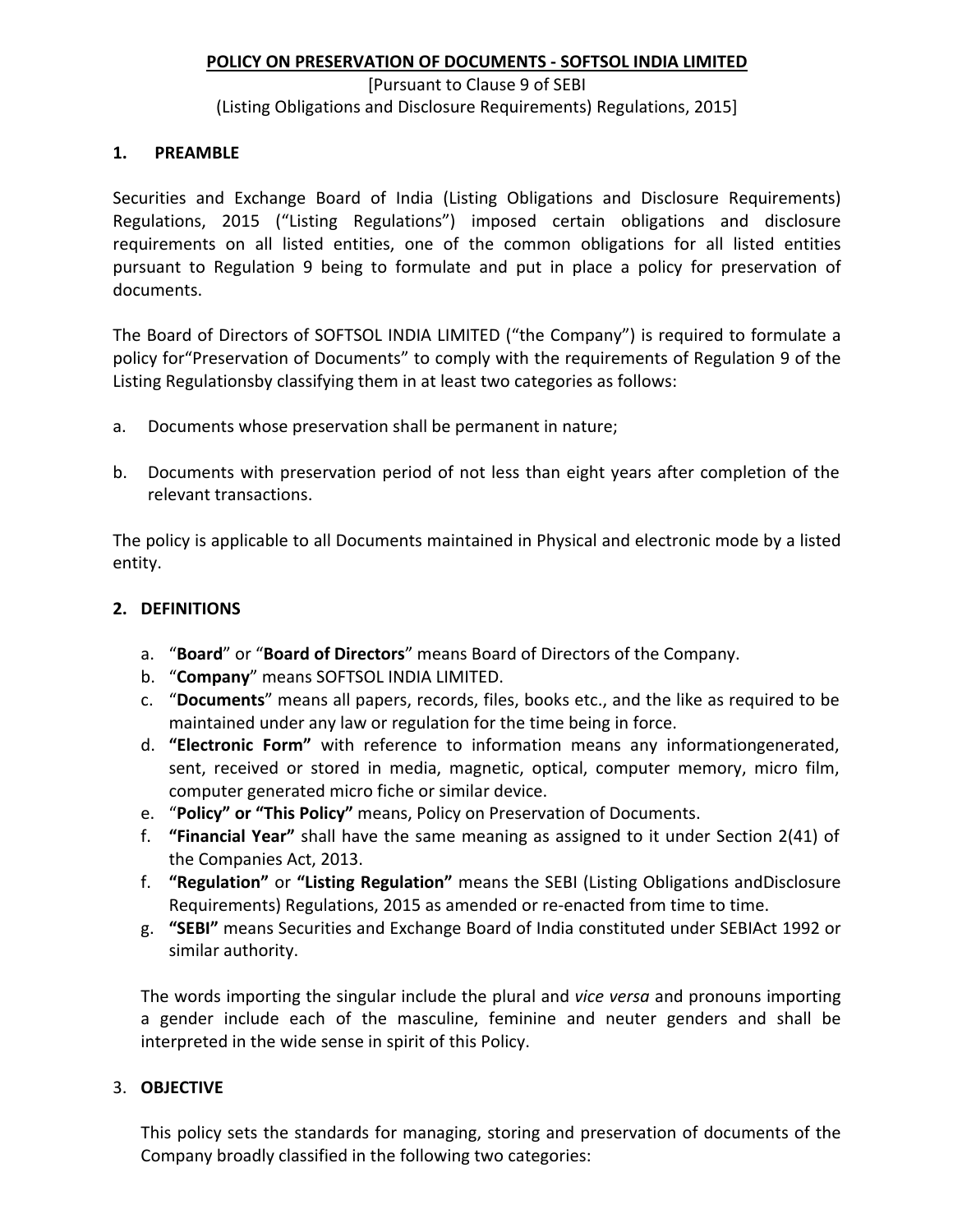a) The documents of a permanent nature **(listed in Annexure 1)** shall be maintained and preserved permanently by the Company subject to the modifications, amendments, additions, deletions or any changes made therein from time to time.

Provided that all such modifications, amendments, additions, deletions in the documents shall also be preserved permanently by the Company.

b) The documents to be maintained and preserved for a specified time period after completion of the relevant transactions **(listed in Annexure-2)** shall be preserved by the Company for the term not less than eight years after completion of the relevant transactions subject to the modifications, amendments, additions, deletions or any changes made therein from time to time.

Provided that all such modifications, amendments, additions or deletions in the documents shall also be preserved for a term not less than eight years.

Provided further that the Company may keep the documents as specified above in an electronic mode.

## **4. ROLES & RESPONSIBILITIES**

The respective Departmental Heads of the Company shall be responsible for maintenance, preservation and destroying of documents in respect of the areas of operations falling under the charge of each of them, in terms of this policy.

## **5. DESTRUCTION OF DOCUMENTS**

After the expiry of the statutory retention period, the preserved documents may be destroyed in such mode under any instructions approved by the department head(s). Destruction of documents as a normal administrative practice will also be followed for the records which are duplicate/unimportant/irrelevant.

This applies to both Physical and Electronic Documents

# **6. GENERAL**

Notwithstanding anything contained in this Policy, the Company shall ensure compliance with any additional requirements as may be prescribed under any laws/regulations either existing or arising out of any amendment to such laws/regulations or otherwise and applicable to the Company, from time to time

# **7. AMENDMENT**

The Board shall have power to amend any of the provisions of this Policy, substitute any of the provisions with a new provision or replace this policy entirely with a new Policy according to subsequent modification(s) / amendment(s) to Regulations.

\*\*\*\*\*\*\*\*\*